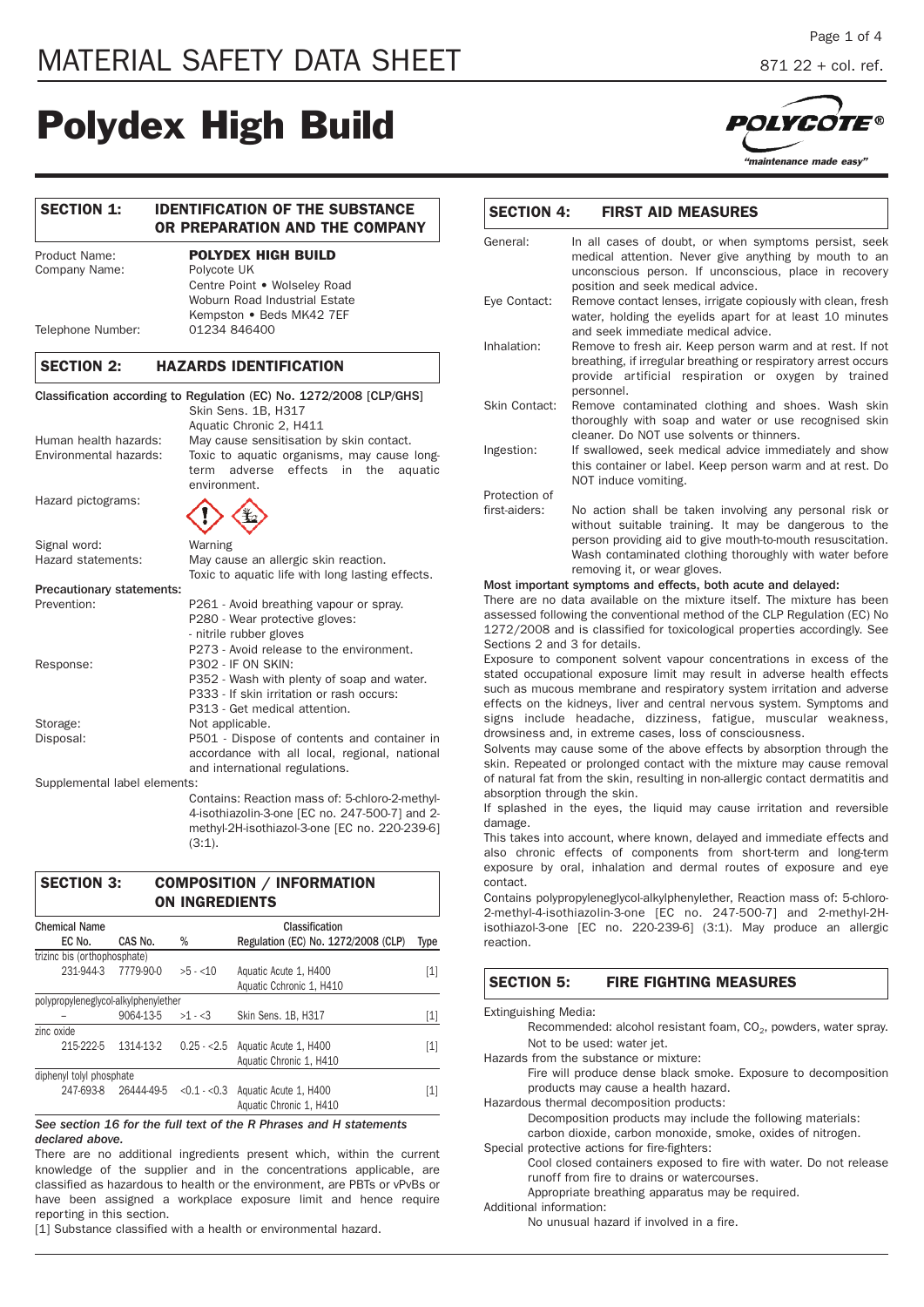# **SECTION 6: ACCIDENTAL RELEASE MEASURES**

Environmental precautions:

Do not allow to enter drains or watercourses. If the product contaminates lakes, rivers, or sewers, inform the appropriate authorities in accordance with local regulations.

#### Spillage and cleaning up:

Contain and collect spillage with non-combustible absorbent materials, e.g. sand, earth, vermiculite, diatomaceous earth and place in container for disposal according to local regulations (see section 13). Do not allow to enter drains or watercourses. Clean, preferably with a detergent, avoid use of solvents.

# **SECTION 7: HANDLING AND STORAGE**

Handling: Keep away from heat, sparks and flame.

Avoid contact with skin and eyes. Avoid the inhalation of dust, particulates, spray or mist arising from the application of this mixture. Avoid inhalation of dust from sanding.

Eating, drinking and smoking should be prohibited in areas where this material is handled, stored and processed. Put on appropriate personal protective equipment (see Section 8).

Never use pressure to empty. Container is not a pressure vessel. Always keep in containers made from the same material as the original one.

Comply with the health and safety at work laws. Do not allow to enter drains or watercourses.

Information on fire and explosion protection

When operators, whether spraying or not, have to work inside the spray booth, ventilation is unlikely to be sufficient to control particulates and solvent vapour in all cases. In such circumstances they should wear a compressed air-fed respirator during the spraying process and until such time as the particulates and solvent vapour concentration has fallen below the exposure limits.

Storage: Keep away from: oxidising agents, strong alkalis, strong acids. Observe label precautions. Do not store below the following temperature: 0°C (32°F).

> Store in a dry, cool and well-ventilated area. Keep away from heat and direct sunlight. Keep container tightly closed.

> Keep away from sources of ignition. No smoking. Prevent unauthorised access. Containers that have been opened must be carefully resealed and kept upright to prevent leakage.

# **SECTION 8: EXPOSURE CONTROLS AND PERSONAL PROTECTION**

# **Occupational exposure limits:**

No exposure limit value known.

Recommended monitoring procedures:

If this product contains ingredients with exposure limits, personal, workplace atmosphere or biological monitoring may be required to determine the effectiveness of the ventilation or other control measures and/or the necessity to use respiratory protective equipment. Reference should be made to European Standard EN 689 for methods for the assessment of exposure by inhalation to chemical agents and national guidance documents for methods for the determination of hazardous substances.

# **DNELs/DMELs:**

Product/ingredient name

| Type                        | Exposure             | Value                                | Population         | Effects  |
|-----------------------------|----------------------|--------------------------------------|--------------------|----------|
| trizinc bis(orthophosphate) |                      |                                      |                    |          |
| DNEL                        | Long term Inhalation | $5 \text{ mg/m}^3$                   | Workers            | Systemic |
| DNEL                        | Long term Inhalation | $2.5 \text{ mg/m}^3$                 | Consumers Systemic |          |
| DNEL                        | Long term Dermal     | 83 mg/kg bw/day                      | Workers            | Systemic |
| DNEL                        | Long term Dermal     | 83 mg/kg bw/day                      | Consumers Systemic |          |
| <b>DNEL</b>                 | Long term Oral       | 0.83 mg/kg bw/day Consumers Systemic |                    |          |

zinc oxide one<br>DNEL Long term Inhalation 5 mg/m<sup>3</sup> Workers

|  | DIVEL LONG LENIN INITIATION | $5$ me/m <sup>2</sup>                | WOTKERS SYSTEMING  |  |
|--|-----------------------------|--------------------------------------|--------------------|--|
|  | DNEL Long term Inhalation   | $2.5 \text{ m}$ g/m <sup>3</sup>     | Consumers Systemic |  |
|  | DNEL Long term Dermal       | 83 mg/kg bw/day                      | Workers Systemic   |  |
|  | DNEL Long term Dermal       | 83 mg/kg bw/day                      | Consumers Systemic |  |
|  | DNEL Long term Oral         | 0.83 mg/kg bw/day Consumers Systemic |                    |  |
|  |                             |                                      |                    |  |
|  |                             |                                      |                    |  |

# **PNECs:**

| Product/ingredient name     |                      |                      |
|-----------------------------|----------------------|----------------------|
| <b>Compartment Detail</b>   | Value                | <b>Method Detail</b> |
| trizinc bis(orthophosphate) |                      |                      |
| Fresh water                 | $48,1 \,\mu g/l$     |                      |
| Marine                      | $14.2 \mu g/l$       |                      |
| Fresh water sediment        | 550,2 mg/kg          |                      |
| Marine water sediment       | 263.9 mg/kg          |                      |
| Soil                        | 249.4 mg/kg          |                      |
| Sewage Treatment Plant      | $121.4 \text{ µg/l}$ |                      |
| zinc oxide                  |                      |                      |
| Fresh water                 | $25,6 \mu g/l$       |                      |
| Marine                      | $7.6 \mu g/l$        |                      |
| Sewage Treatment Plant      | $64.7 \mu g/l$       |                      |
| Fresh water sediment        | 146 $mg/kg$ dwt      |                      |
| Marine water sediment       | $70.3$ mg/kg dwt     |                      |
| Soil                        | 44,3 mg/kg dwt       |                      |

Appropriate engineering controls:

Provide adequate ventilation. Where reasonably practicable, this should be achieved by the use of local exhaust ventilation and good general extraction. If these are not sufficient to maintain concentrations of particulates and solvent vapours below the OEL, suitable respiratory protection must be worn.

#### Hygiene measures:

Wash hands, forearms and face thoroughly after handling chemical products, before eating, smoking and using the lavatory and at the end of the working period. Appropriate techniques should be used to remove potentially contaminated clothing. Wash contaminated clothing before reusing. Ensure that eyewash stations and safety showers are close to the workstation location.

Eye/face protection:

Safety glasses with side shields. (EN166)

Skin/hand protection:

There is no one glove material or combination of materials that will give unlimited resistance to any individual or combination of chemicals. The breakthrough time must be greater than the end use time of the product. The instructions and information provided by the glove manufacturer on use, storage, maintenance and replacement must be followed.

Gloves should be replaced regularly and if there is any sign of damage to the glove material. Always ensure that gloves are free from defects and that they are stored and used correctly.

The performance or effectiveness of the glove may be reduced by physical/chemical damage and poor maintenance.

Barrier creams may help to protect the exposed areas of the skin but should not be applied once exposure has occurred.

Gloves: For prolonged or repeated handling, use the following type of gloves: > 8 hours (breakthrough time): nitrile rubber (0.5mm) (EN 374). The recommendation for the type or types of glove to use when handling this product is based on information from the following source: EN 374-3 : 2003.

The user must check that the final choice of type of glove selected for handling this product is the most appropriate and takes into account the particular conditions of use, as included in the user's risk assessment.

#### Body protection:

Wear overalls or long sleeved shirt. (EN 467).

Other skin protection:

Appropriate footwear and any additional skin protection measures should be selected based on the task being performed and the risks involved and should be approved by a specialist before handling this product.

# **Polycote UK**

Centre Point • Wolseley Road • Woburn Road Industrial Estate Kempston • Beds • MK42 7EF Technical Helpline: 01234 846400 *"maintenance made easy"*

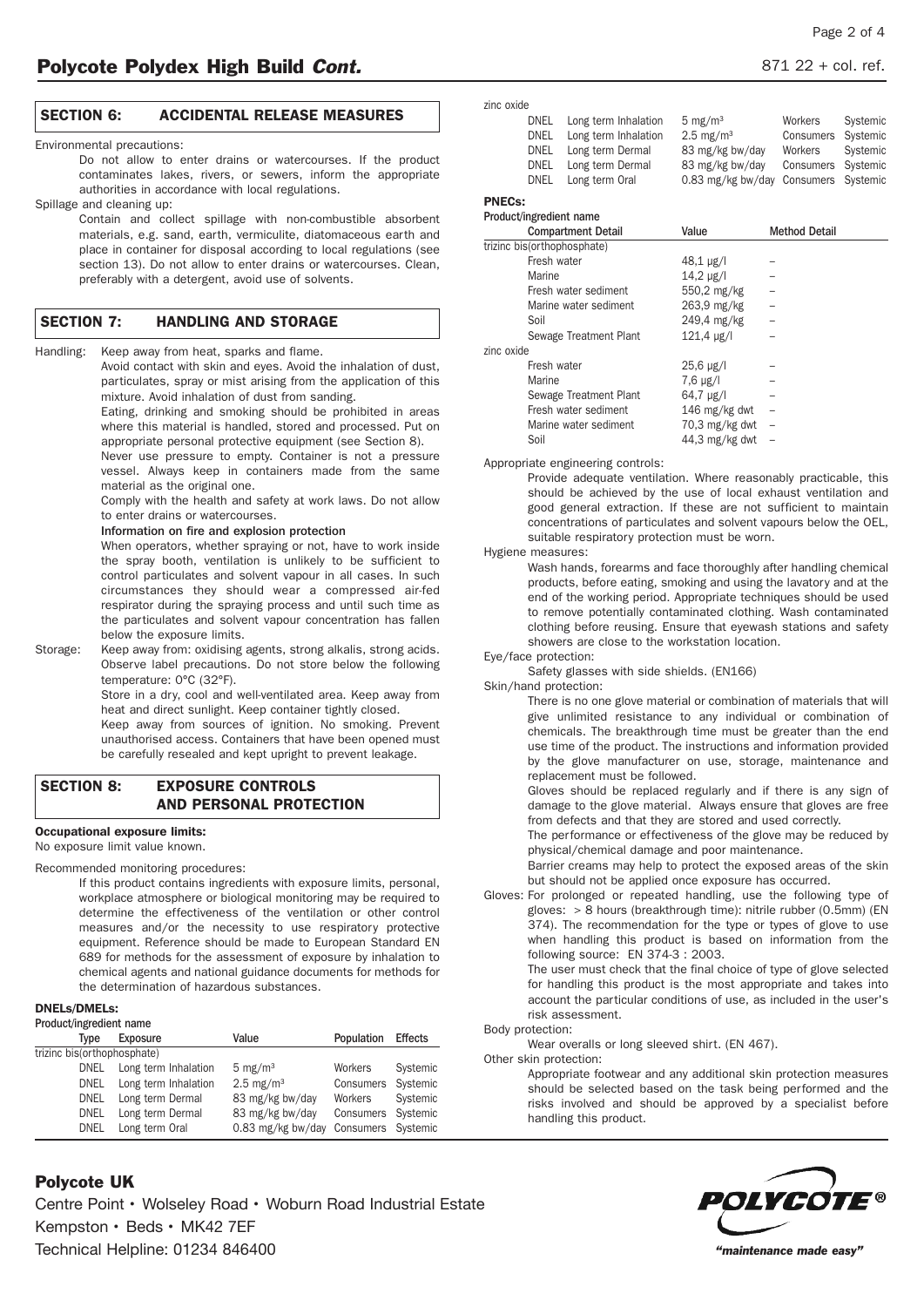# **SECTION 8: EXPOSURE CONTROLS AND PERSONAL PROTECTION – Cont.**

#### Respiratory protection:

Use a properly fitted, air-purifying or air-fed respirator complying with an approved standard if a risk assessment indicates this is necessary. Respirator selection must be based on known or anticipated exposure levels, the hazards of the product and the safe working limits of the selected respirator. Recommended: organic vapour (Type A) and particulate filter (EN 141).

#### Environmental exposure controls:

Emissions from ventilation or work process equipment should be checked to ensure they comply with the requirements of environmental protection legislation. In some cases, fume scrubbers, filters or engineering modifications to the process equipment will be necessary to reduce emissions to acceptable levels.

# **SECTION 9: PHYSICAL & CHEMICAL PROPERTIES**

| Physical state:            | Liguid                                                                     |
|----------------------------|----------------------------------------------------------------------------|
| Colour:                    | Various                                                                    |
| Odour:                     | Faint odour                                                                |
| pH:                        | 8 to 9 (Basic)                                                             |
| Melting/freezing point:    | $0^{\circ}$ C                                                              |
| Boiling point:             | $>100^{\circ}$ C ( $>212^{\circ}$ F)                                       |
| Evaporation rate:          | $-1$ (butyl acetate = 1)                                                   |
| Flammability (solid, gas): | Non-flammable in the presence of the following                             |
|                            | materials or conditions: open flames, sparks                               |
|                            | and static discharge, heat and shocks and                                  |
|                            | mechanical impacts. Non-flammable but will                                 |
|                            | burn on prolonged exposure to flame or high                                |
|                            | temperature.                                                               |
| Vapour density:            | $>1$ (Air = 1)                                                             |
| Viscosity:                 | Dynamic 6500 to 9000 mPa.s                                                 |
| Relative density (kg/L):   | 1,2 to $1,3$                                                               |
| Solubility(ies):           | Soluble in the following materials: cold water                             |
|                            | and hot water.                                                             |
|                            | Very slightly soluble in the following materials:<br>methanol and acetone. |

# **SECTION 10: STABILITY AND REACTIVITY**

Reactivity: No specific test data related to reactivity available for this product or its ingredients.

Chemical stability:

Stable under recommended storage and handling conditions (see section 7).

Possibility of hazardous reactions:

Under normal conditions of storage and use, hazardous reactions will not occur.

Conditions to avoid:

When exposed to high temperatures may produce hazardous decomposition products.

Incompatible materials:

Keep away from the following materials to prevent strong exothermic reactions: oxidizing agents, strong alkalis, strong acids.

Hazardous decomposition products:

Under normal conditions of storage and use, hazardous decomposition products should not be produced. If involved in a fire, toxic gases including CO, CO2 and smoke can be generated.

# **SECTION 11: TOXICOLOGICAL INFORMATION**

There are no data available on the mixture itself. See sections 2 and 3 for details.

Repeated or prolonged contact with the mixture may cause removal of natural fat from the skin, resulting in non-allergic contact dermatitis and absorption through the skin.

If splashed in the eyes, the liquid may cause irritation and reversible damage.

This takes into account, where known, delayed and immediate effects and also chronic effects of components from short-term and long-term exposure by oral, inhalation and dermal routes of exposure and eye contact.

Contains polypropyleneglycol-alkylphenylether. May produce an allergic reaction.

# **Acute Toxicity**

# Ingredient name

| Result                               | <b>Species Dose</b> |                           | Exposure |
|--------------------------------------|---------------------|---------------------------|----------|
| trizinc bis(orthophosphate)          |                     |                           |          |
| LC50 Inhalation Dusts & mists        | Rat                 | $>5.7$ mg/l               | 4 hours  |
| ID50 Oral                            | Rat                 | >5000 mg/kg               |          |
| polypropyleneglycol-alkylphenylether |                     |                           |          |
| LD50 Oral                            | Rat                 | 6000 mg/kg                |          |
| ID50 Oral                            | Rat                 | $>2000$ mg/kg             |          |
| zinc oxide                           |                     |                           |          |
| LC50 Inhalation Dusts & mists        | Mouse               | $2500 \; \text{mg/m}^3$   | 4 hours  |
| LC50 Inhalation Dusts & mists        | Rat                 | $>5700$ mg/m <sup>3</sup> | 4 hours  |
| LD50 Oral                            | Rat                 | >15 g/kg                  |          |
| diphenyl tolyl phosphate             |                     |                           |          |
| LD50 Dermal                          | Rat                 | $>2000$ mg/kg             |          |
| LD50 Oral                            | Rat                 | 1420 mg/kg                |          |
|                                      |                     |                           |          |

#### **Irritation/Corrosion**

| Ingredient name | Result               | Species Score |                          | Exposure        |
|-----------------|----------------------|---------------|--------------------------|-----------------|
| zinc oxide      | Eves - Mild irritant | Rabbit        | $\overline{\phantom{0}}$ | 24 hrs 500 mgms |
|                 | Skin - Mild irritant | Rabbit        | $-$                      | 24 hrs 500 mgms |

#### **Sensitisation**

| Ingredient name                      | Route of exposure | <b>Species</b> | Result      |
|--------------------------------------|-------------------|----------------|-------------|
| polypropyleneglycol-alkylphenylether |                   |                |             |
|                                      | Skin              | Mouse          | Sensitising |

Conclusion/Summary:

Skin: May cause an allergic skin reaction.

# **SECTION 12: ECOLOGICAL INFORMATION**

There is no data available on the preparation itself. Do not allow to enter drains or watercourses.

#### **Toxicity**

| Result                                                                                      |                    | <b>Species</b>                                                                                                                                                                                                                                            |                         |                                                                                  | Exposure                                       |
|---------------------------------------------------------------------------------------------|--------------------|-----------------------------------------------------------------------------------------------------------------------------------------------------------------------------------------------------------------------------------------------------------|-------------------------|----------------------------------------------------------------------------------|------------------------------------------------|
| trizinc bis(orthophosphate)<br>Acute EC50, 5.7 mg/l<br>Daphnia - spec. - ceriodaphnia dubia |                    |                                                                                                                                                                                                                                                           | 48 hours                |                                                                                  |                                                |
|                                                                                             |                    |                                                                                                                                                                                                                                                           |                         |                                                                                  | 72hours                                        |
|                                                                                             |                    | Fish                                                                                                                                                                                                                                                      |                         |                                                                                  | 96 hours                                       |
|                                                                                             |                    |                                                                                                                                                                                                                                                           |                         |                                                                                  |                                                |
|                                                                                             |                    |                                                                                                                                                                                                                                                           |                         |                                                                                  |                                                |
| Test                                                                                        | Result             |                                                                                                                                                                                                                                                           | Dose                    |                                                                                  | Inoculum                                       |
| polypropyleneglycol-alkylphenylether                                                        |                    |                                                                                                                                                                                                                                                           |                         |                                                                                  |                                                |
| OECD 301F                                                                                   |                    |                                                                                                                                                                                                                                                           |                         |                                                                                  | Activated sludge                               |
| <b>Biodegradability</b>                                                                     |                    |                                                                                                                                                                                                                                                           |                         |                                                                                  |                                                |
|                                                                                             | Aquatic half-life  |                                                                                                                                                                                                                                                           |                         |                                                                                  | Biodegradability                               |
| polypropyleneglycol-alkylphenylether                                                        |                    |                                                                                                                                                                                                                                                           |                         | Readily                                                                          |                                                |
|                                                                                             |                    |                                                                                                                                                                                                                                                           |                         |                                                                                  |                                                |
|                                                                                             |                    |                                                                                                                                                                                                                                                           |                         | Readily                                                                          |                                                |
|                                                                                             |                    |                                                                                                                                                                                                                                                           |                         | Readily                                                                          |                                                |
|                                                                                             |                    |                                                                                                                                                                                                                                                           |                         |                                                                                  |                                                |
|                                                                                             | $LogP_{\text{ow}}$ | <b>BCF</b>                                                                                                                                                                                                                                                |                         |                                                                                  |                                                |
| polypropyleneglycol-alkylphenylether                                                        | 2.78               |                                                                                                                                                                                                                                                           |                         | Low                                                                              |                                                |
|                                                                                             | 4.51               |                                                                                                                                                                                                                                                           |                         | Low                                                                              |                                                |
|                                                                                             |                    | Acute IC50, 1.87 mg/l<br>Acute LC50 10 mg/l<br>Conclusion/Summary: Toxic to aquatic life with long lasting effects.<br>Persistence and degradability<br>hydrocarbons, C10-C13, n-/ iso-/ cyclo-alkanes, <2% aromatics<br><b>Bioaccumulative potential</b> | Fresh water $<$ 28 days | 80% to 90% - Readily - 28 days<br>Photolysis<br>80%; <28 day(s)<br>323.593656929 | Algae - selenastrum capricornutum<br>Potential |



Centre Point • Wolseley Road • Woburn Road Industrial Estate Kempston • Beds • MK42 7EF Technical Helpline: 01234 846400 *"maintenance made easy"*